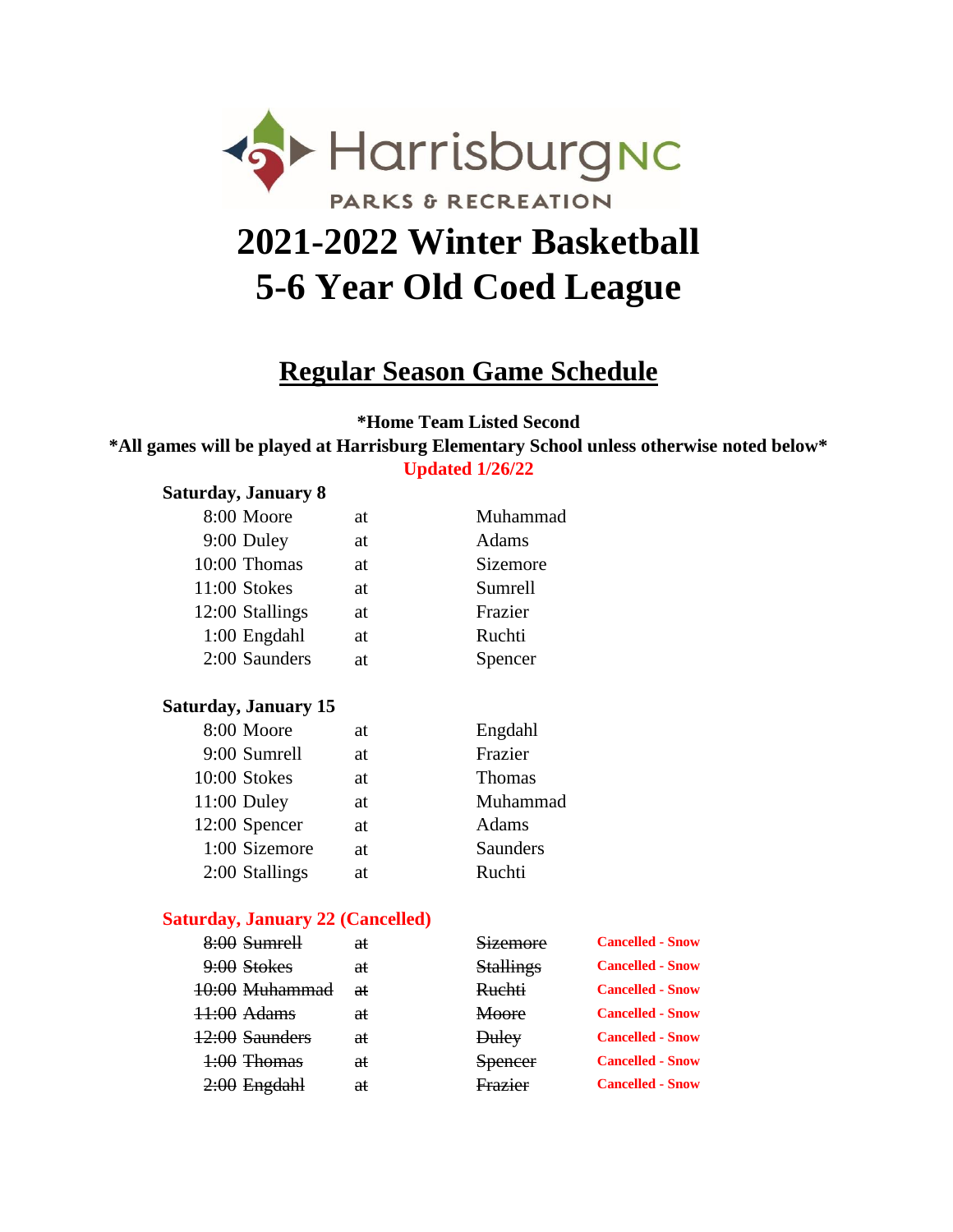| <b>Monday, January 24</b>    |    |                  |
|------------------------------|----|------------------|
| 6:00 Ruchti                  | at | Adams            |
| Tuesday, January 25          |    |                  |
| 6:00 Saunders                | at | Moore            |
| 7:00 Duley                   | at | Thomas           |
| <b>Wednesday, January 26</b> |    |                  |
| 6:00 Spencer                 | at | Sumrell          |
| <b>Thursday, January 27</b>  |    |                  |
| 6:00 Sizemore                | at | <b>Stallings</b> |
| 7:00 Stokes                  | at | Engdahl          |
| <b>Friday, January 28</b>    |    |                  |
| 6:00 Frazier                 | at | Muhammad         |
| <b>Saturday, February 5</b>  |    |                  |
| 8:00 Moore                   | at | <b>Stallings</b> |
| 9:00 Muhammad                | at | Spencer          |
| 10:00 Stokes                 | at | <b>Saunders</b>  |
| 11:00 Adams                  | at | Sizemore         |
| 12:00 Ruchti                 | at | Sumrell          |
| $1:00$ Engdahl               | at | Duley            |
| 2:00 Frazier                 | at | Thomas           |
| <b>Saturday, February 12</b> |    |                  |
| 8:00 Moore                   | at | Sumrell          |
| 9:00 Thomas                  | at | Ruchti           |
| 10:00 Stallings              | at | Duley            |
| 11:00 Saunders               | at | Frazier          |
| 12:00 Adams                  | at | <b>Stokes</b>    |
| 1:00 Muhammad                | at | Sizemore         |
| $2:00$ Spencer               | at | Engdahl          |
| <b>Saturday, February 19</b> |    |                  |
| 8:00 Sizemore                | at | <b>Stokes</b>    |
| 9:00 Stallings               | at | Sumrell          |
| 10:00 Muhammad               | at | Engdahl          |
| 11:00 Adams                  | at | Frazier          |
| $12:00$ Duley                | at | Spencer          |
| 1:00 Saunders                | at | Thomas           |
| 2:00 Ruchti                  | at | Moore            |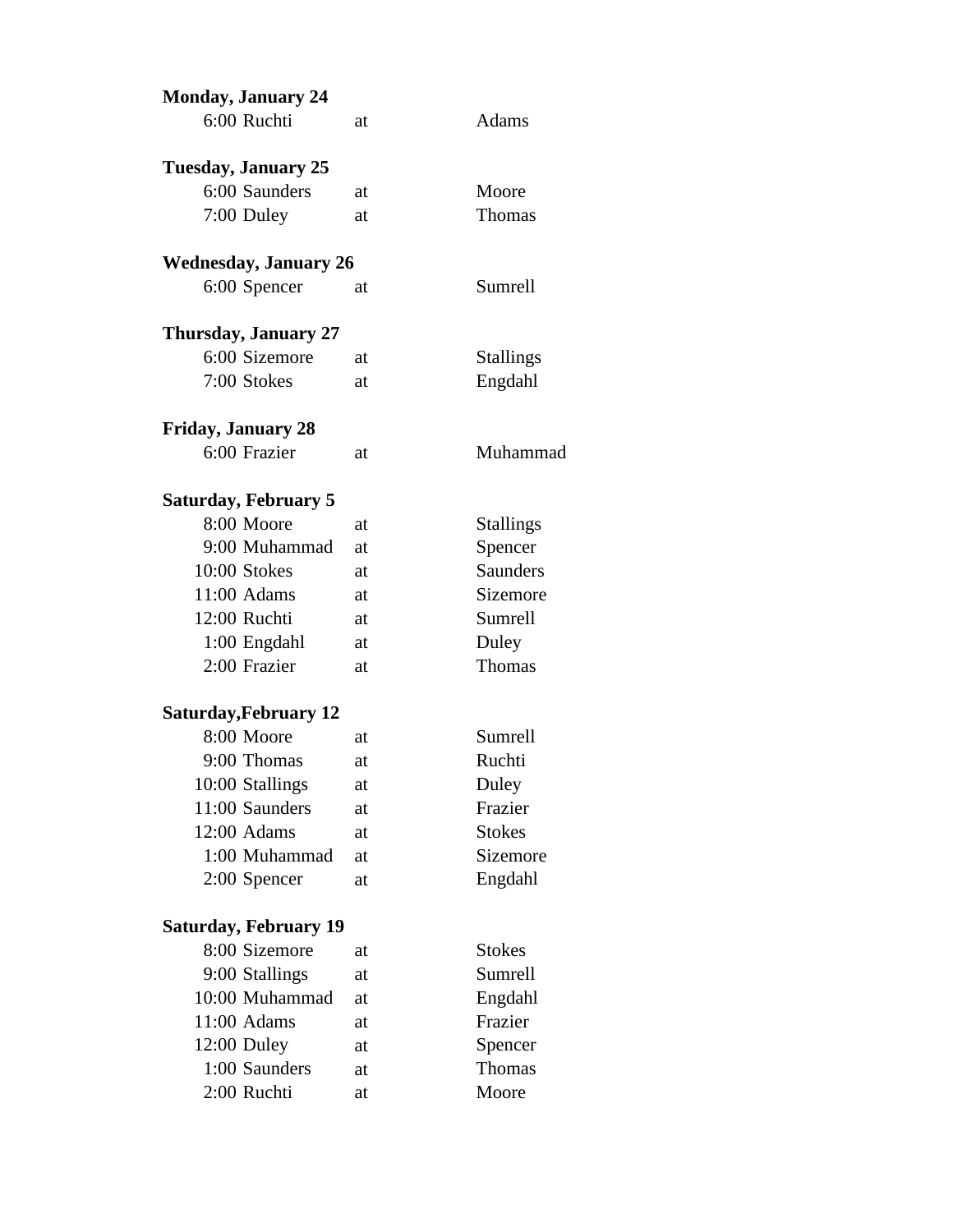# **Saturday, February 26**

| 8:00 Engdahl   | at | <b>Stallings</b> |
|----------------|----|------------------|
| 9:00 Frazier   | at | Sizemore         |
| 10:00 Duley    | at | <b>Stokes</b>    |
| 11:00 Thomas   | at | Muhammad         |
| 12:00 Ruchti   | at | Saunders         |
| $1:00$ Spencer | at | Moore            |
| 2:00 Sumrell   | аt | Adams            |

# **Saturday, March 5**

| 8:00 Ruchti     | at | Duley         |
|-----------------|----|---------------|
| 9:00 Engdahl    | at | Saunders      |
| 10:00 Sumrell   | at | Muhammad      |
| 11:00 Sizemore  | at | Spencer       |
| 12:00 Stallings | at | Adams         |
| 1:00 Moore      | at | Thomas        |
| 2:00 Frazier    | at | <b>Stokes</b> |

## **Saturday, March 12**

| 8:00 Adams     | at | Engdahl          |
|----------------|----|------------------|
| 9:00 Muhammad  | at | Saunders         |
| 10:00 Sizemore | at | Moore            |
| 11:00 Thomas   | at | <b>Stallings</b> |
| 12:00 Frazier  | at | Ruchti           |
| 1:00 Sumrell   | at | Duley            |
| $2:00$ Spencer | at | <b>Stokes</b>    |

## **Saturday, March 19(Make-up from 1/22)**

| 8:00 Sumrell   | at | Sizemore         |
|----------------|----|------------------|
| 9:00 Stokes    | at | <b>Stallings</b> |
| 10:00 Muhammad | at | Ruchti           |
| 11:00 Saunders | at | Moore            |
| $12:00$ Adams  | at | Duley            |
| 1:00 Thomas    | at | Spencer          |
| 2:00 Engdahl   | at | Frazier          |

# **\*End of Regular Season\***

The Harrisburg Parks and Recreation Department would like to extend a special thank you to our title youth sports sponsor: